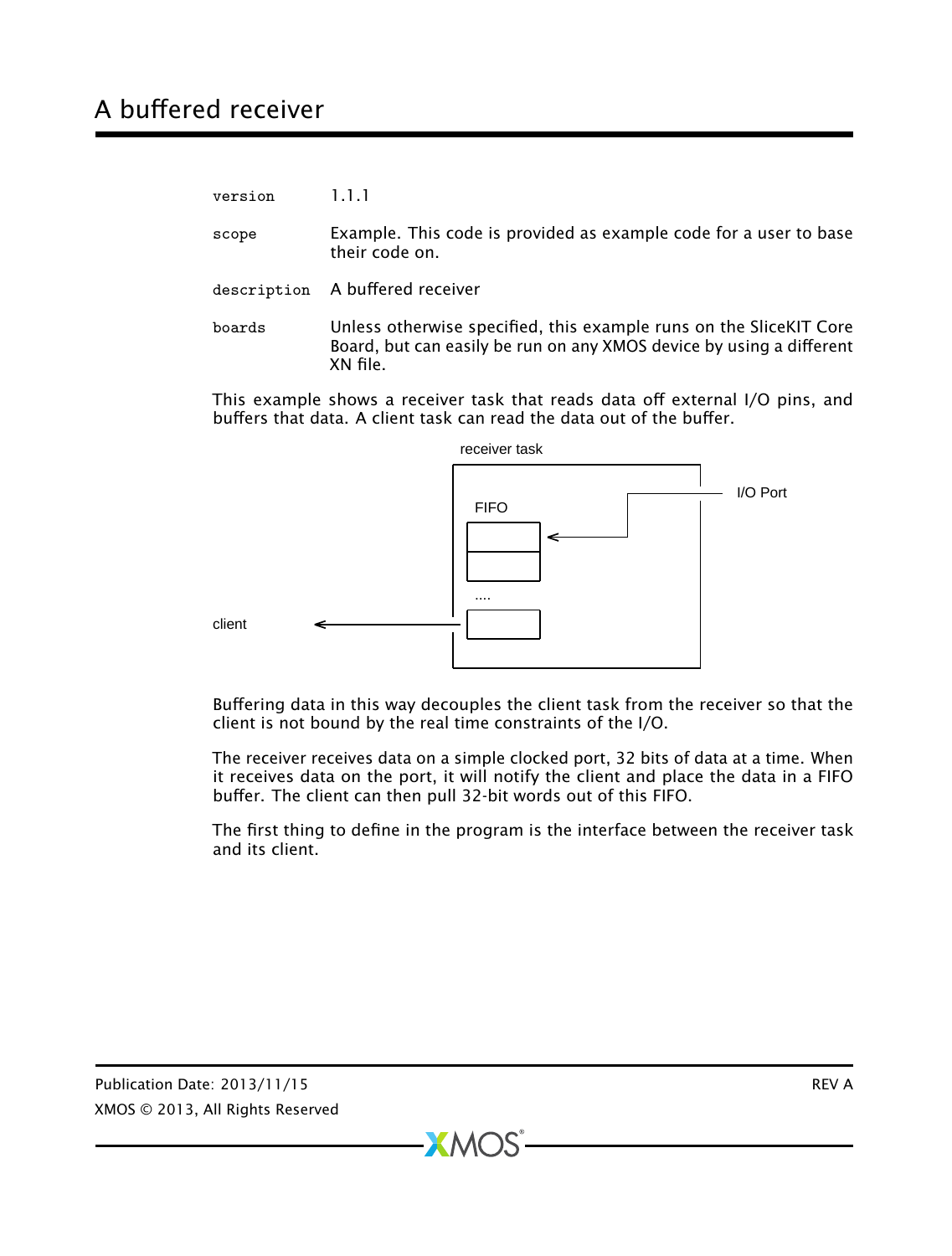```
interface receiver_if {
  // This *notification* function signals to the client when there is
  // data in the buffer. Since it is a notification function it is
  // special - instead of being called by the client it is used
  // by the client to event when
  // data is ready .
  [[notification]] slave void data_ready();
  // This function can be used by the client to pull data out of the fifo.
  // It clears the notification raised by the data_ready () function .
  [[ clears_notification]] unsigned get_data();
  // This function can be called to check if the receiver has any data in
  // the buffer .
  // Generally , you do not need to poll the receiver with this function
 // since you can use the data_ready () notification instead
 unsigned has_data () ;
};
```
The receiver task takes arguments to set it up. It takes the server end of an interface connection using the receiver if interface - this will be connected to the client. It also takes the buffer size required and the ports and clock block variable for using the external I/O pins. The I/O interface requires a data pin, a clock block and a pin to provide a readyIn signal.

The I/O protocol is a simple protocol directly supported by the XMOS Hardware-Response port blocks. The clock block provides a clock for the data. When the externally driven *p\_ready\_in* signal is driven high, it signals the start of the data. After that data is clocked into the *p\_data* port on the rising edge of the clock. Since the data port is a buffered port, the data is deserialize into 32-bit chunks, so the program will receive a 32-bit word at a time from the port.



This is the prototype of the receiver task:

```
void receiver ( server interface receiver_if i ,
               static const unsigned bufsize ,
               in buffered port :32 p_data ,
               clock clk ,
               in port p_ready_in )
{
```
Within definition of the task the first thing required is to define the local state. The buffer array provides the memory space for the FIFO. To implement a FIFO, the fifo\_first\_elem and fifo\_last\_elem hold the indices to the first and last element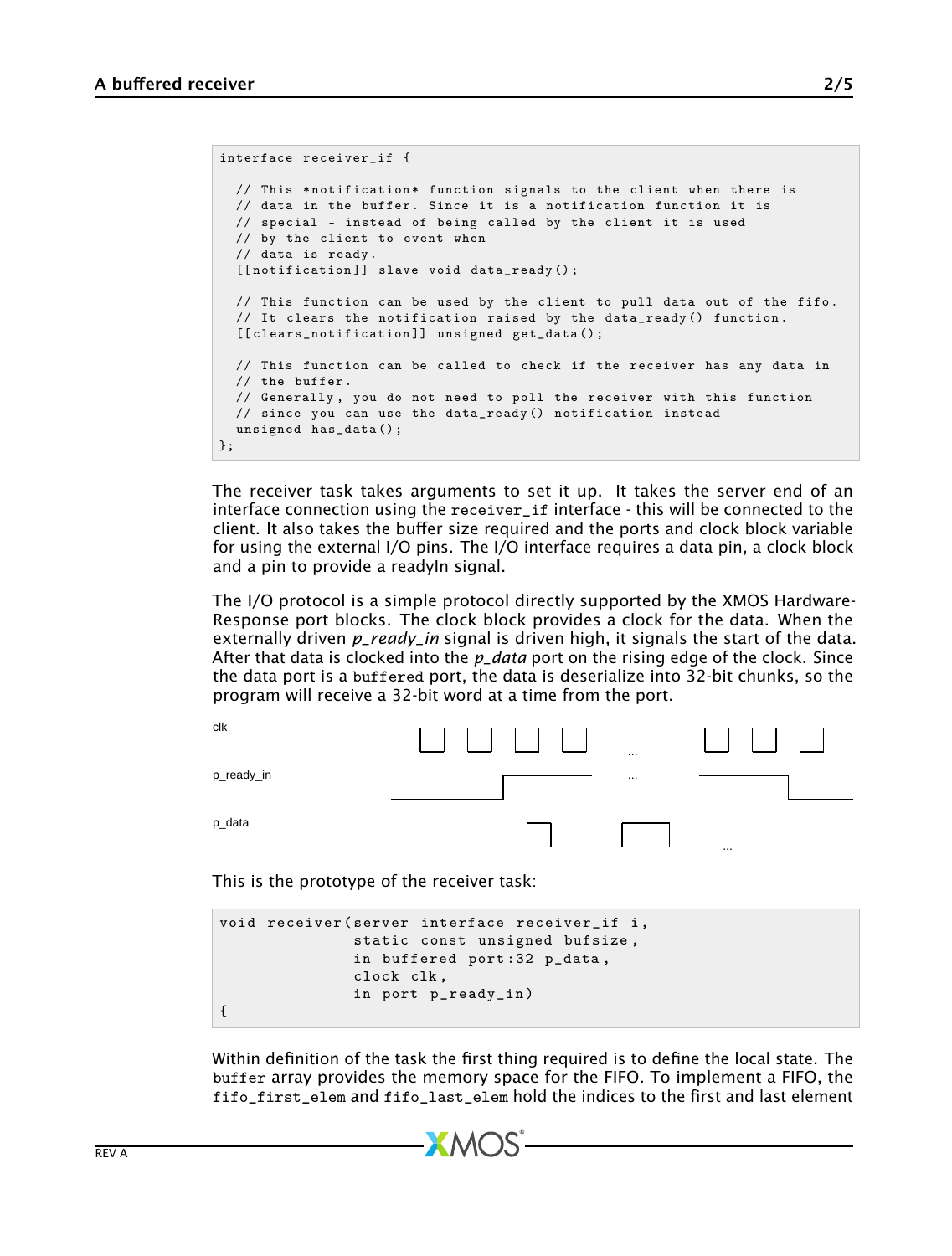in the FIFO. All the array elements between these indices hold the data (the FIFO may wrap around the end of the array back to the beginning).

```
unsigned buffer [bufsize];
unsigned fifo_first_elem = 0, fifo_last_elem = 0;
```
The initial part of the task sets up the port block. The protocol on the pins is one supported by the Hardware-Response port blocks, so you can configure the port using a library function to set it to *Strobed Slave* mode (i.e. data input is governed by the readyIn signal). The port configuration functions are found in  $x \le 1$ .h.

```
configure_in_port_strobed_slave ( p_data , p_ready_in , clk );
```
The main body of the task is a loop with a select inside. This select will either react to the port providing input, or to a request from the client over the interface connection:

```
while (1) {
  select {
  case p : > unsigned data:
    // handle port input
    ..
  case i. get_data () -> unsigned result :
    // request from client to get data , pop element off fifo
    // and place it in the return value 'result '
    ..
  case i. has_data () -> unsigned result :
   // request form client to determine if there is data in buffer
  // put 1 or 0 in the retrun value 'result '
   ..
 }
}
```
When the port signals that it has data, the tasks reads it into the data variable.

case p\_data :> unsigned data:

To handle the port input the program works out where it needs to be added to the FIFO by adding one to the last element index (and wrapping round in the buffer if needed).

```
unsigned insert_point = fifo_last_elem + 1;
if ( insert_point == bufsize )
  insert_point = 0;
```
If the insert point wraps all the way around to the beginning of the FIFO, there is buffer overflow. In this case the task just drops the data but different overflow handling code could be added here.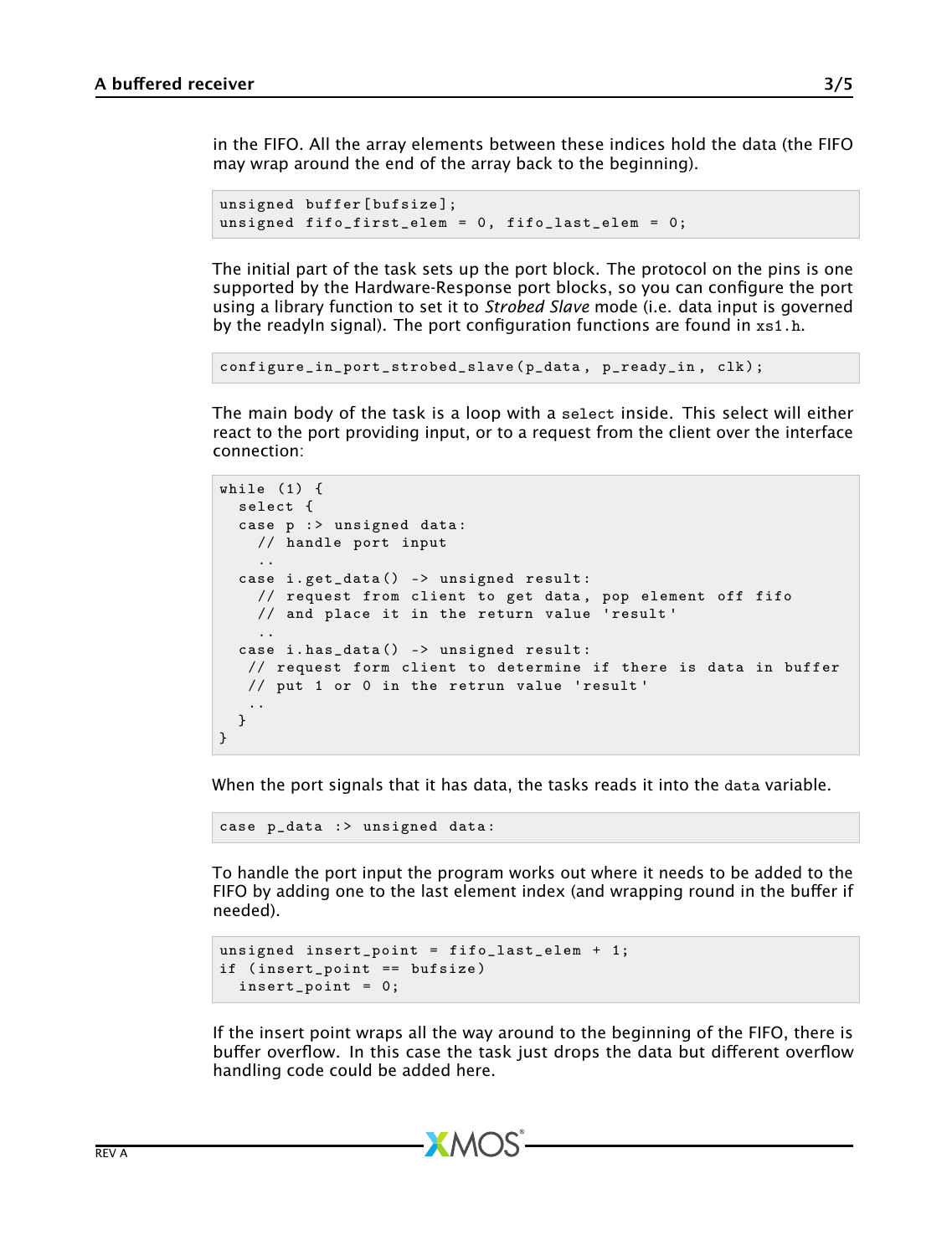```
if ( insert_point == fifo_first_elem ) {
  // handle buffer overflow
  break ;
}
```
If there is room in the buffer, the data is inserted into the array and the last element index is updated.

```
buffer [insert\_point] = data;fifo_last_elem = insert_point ;
```
Finally, the server calls the data\_ready notification. This signals to the client that there is some data in the buffer.

```
i. data_ready () ;
```
The following case responds to a client request for data. The return value back to the client is declared as a variable result. The body of this case can set this variable to pass a return value back to the client.

```
case i . get_data () -> unsigned result :
```
The data to extract from the FIFO is in the array at the position marked by the first element index variable. However, if this is the same as the last element then the buffer is empty. In this case the task returns the value 0 to the client, but different buffer underflow handling code could be added here.

```
if ( fifo_first_elem == fifo_last_elem ) {
  // handle buffer underflow
  result = 0;
  break ;
}
```
To pop an element from the FIFO, the result variable needs to be set and the first element index variable needs to be incremented (possibly wrapping around the buffer array).

```
result = buffer [ fifo_first_elem ];
fifo_first_elem ++;
if ( fifo_first_elem == bufsize )
  fifo_first_elem = 0;
```
Finally, if the FIFO is not empty, the task re-notifies the client that data is available.

```
if ( fifo_first_elem != fifo_last_elem )
  i. data_ready () ;
```